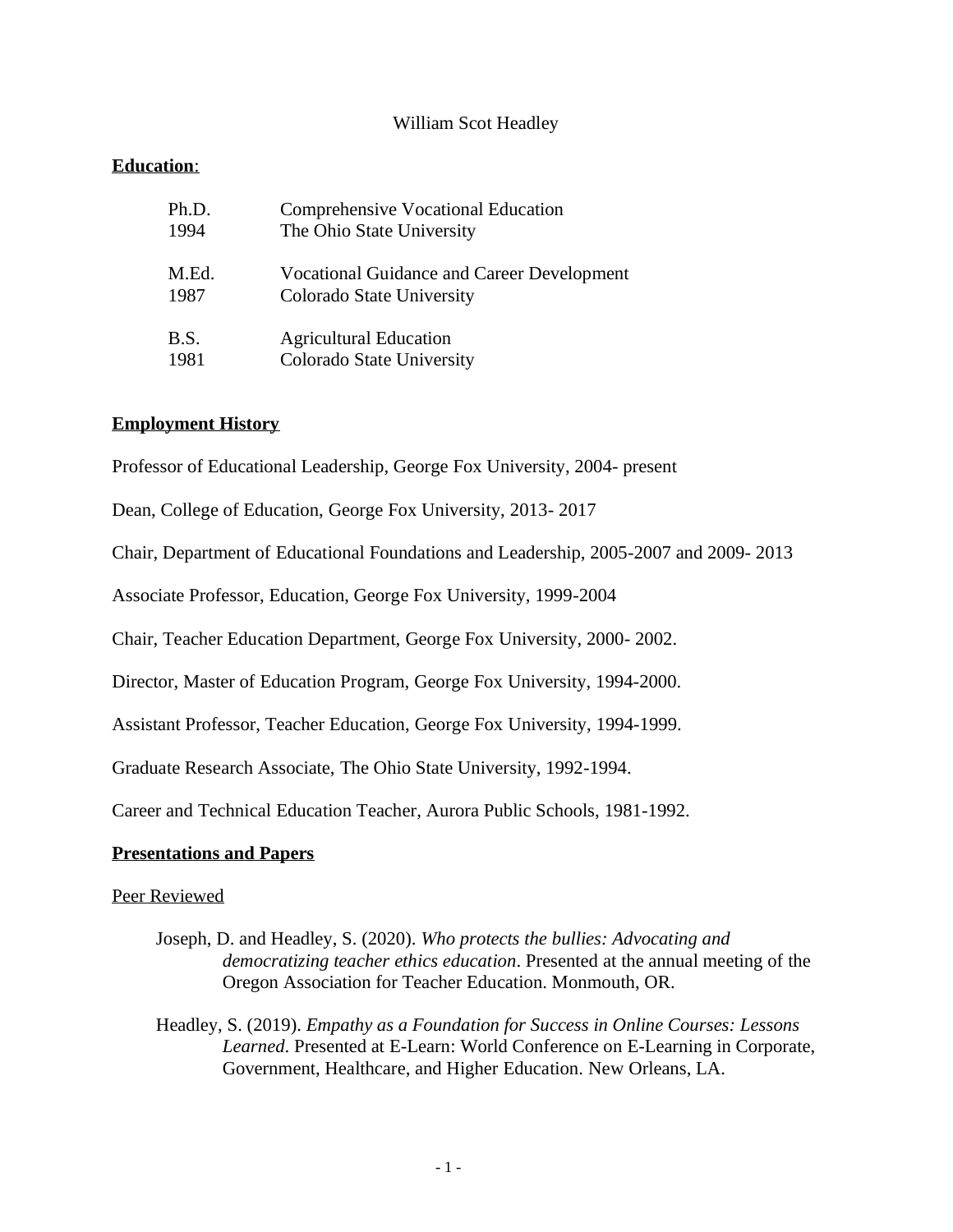- Headley, S. (2019). Fostering Empathy through a Virtual World-based Game. In K. Graziano (Ed.), Proceedings of Society for Information Technology & Teacher Education International Conference 2019 (pp. 742-744). Chesapeake, VA: Association for the Advancement of Computing in Education (AACE).
- Headley, S. (2019). Virtual Worlds as Game Spaces. In K. Graziano (Ed.), Proceedings of Society for Information Technology & Teacher Education International Conference 2019 (pp. 745-748). Chesapeake, VA: Association for the Advancement of Computing in Education (AACE).
- Headley, S. (2019). Is There a Place for Game-Based Learning in Teacher Preparation? Presented at the annual meeting of the Oregon Association for Teacher Education. Portland, OR.
- Headley, S. (2018). *Moving Game-based learning in ethics education from the face- toface to the Online Environment*. Presented at E-Learn: World Conference on E-Learning in Corporate, Government, Healthcare, and Higher Education. Las Vegas, NV.
- Headley, S. (2018). *Is Fostering Empathy a Desirable and Attainable Goal in Online Courses* Presented at E-Learn: World Conference on E-Learning in Corporate, Government, Healthcare, and Higher Education. Las Vegas, NV.
- Headley, S., Krause, A., and Bryant, D. (2018). *Care within game-based teaching methodologies*. Presented at the biennial meeting of the ICCTE, May 2018. Abilene, TX.
- Headley, S. (2018). *Five roles I play in online teaching; Revisited*. Presentation made at the 23rd Annual Worldwide Technology, Colleges and Community online conference.
- Headley, S., and Bryant, D. (2018). *Fostering student collaboration with Google tools*. Presentation made at the 23rd Annual Worldwide Technology, Colleges and Community online conference.
- Headley, S., Bryant, D., Sinicki, S., and Woodard, C. (2018) *Rockville: Transforming graduate ethics education through game-based learning*. PBL2018 International Conference. Santa Clara, CA.
- Gehrett, M., Headley, S., & Shelton, M. (2016). *Preparing leaders for technology-rich organizations: The case of school administrators*. E-Learn World Conference: Washington, DC.
- Headley, S. (2016). *Christian ethic of care and organizational structures: The College Dean*. Presented at the biennial meeting of the ICCTE, May 2016. Chicago, IL.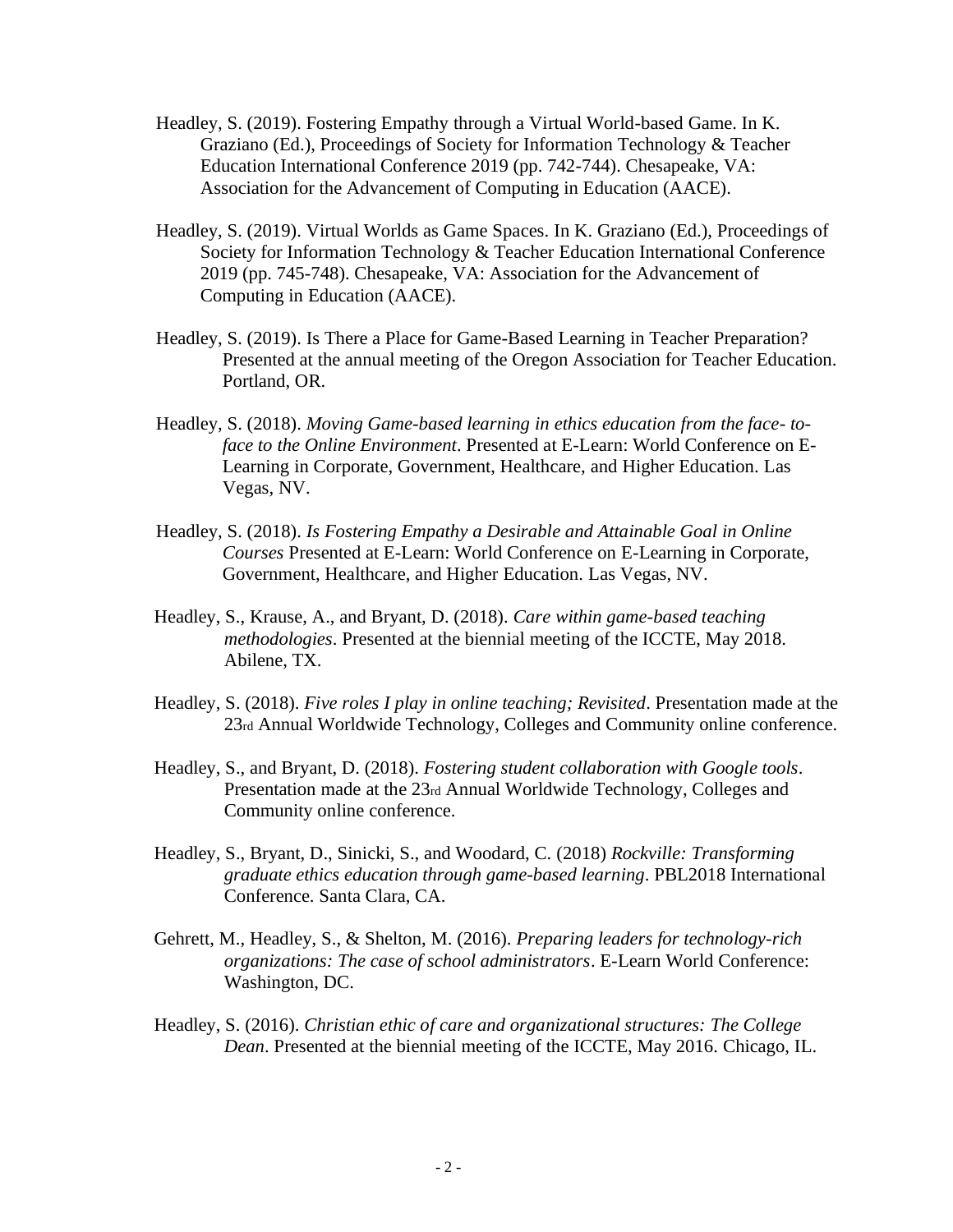- Gehrett, M., Shelton, M., & Headley, S. (2016). *Preparing administrators for technology rich schools*. Presented at the biennial meeting of the ICCTE, May, 2016. Chicago, IL.
- Joseph, D., Headley, S. & Dee, A. (2016). *Shifting the focus of assessment and accreditation from reports to people*. Presented at the annual meeting of the Oregon Association of Teacher Educators, February, 2016. Monmouth, OR.
- Dee, A., Morton, B. & Headley, S. (2015). *Community connections: Uniting to recruit, prepare and support new educators*. Presented at the annual meeting of the American Association of Colleges of Teacher Education, February, 2015. Atlanta, GA.
- Morton, B., Headley, S., & Phillips Kalmbach, D. (2014). *Partnering to transform and diversity the Oregon teaching force*. Oregon College Access Network Conference, November, 2014. McMinnville, OR.
	- Zijdemans Boudreau, A., Headley, S. & Ashford, R. (2009, October). *Faculty preparation for teaching and learning in Second Life*. Poster session presented to the World Conference on E-Learning in Corporate, Government, Healthcare, and Higher Education. Vancouver, Canada.
	- Headley, S. and Ashford, R. (2009, April). *Informal adult learning in Second Life*. Presentation made at the 14th Annual Worldwide Technology, Colleges and Community online conference.
	- Ashford, R. and Headley, S. (2009, January). *How can Second Life serve needs of distant students?* Presentation made at the EDUCAUSE Learning Institute. Orlando, FL.
	- Shelton, M., Headley, W. S. and Birky, V. (2008, May). *Discernment in decision making: implications for leaders*. Presentation made at the International Community of Christian Teacher Educators Conference, Gordon College: Wenham, MA.
	- McKay, S., Van Schie, J. & Headley, S. (2008, March). *Embarking on an educational journey in Second Life*. Society for Information Technology in Teacher Education annual meeting, Las Vegas, NV.
	- Headley, W. S., Cathers, S., McKay, S., Eggert, J., Willis-Haslip, S., Phillips, S., Schneringer, J., Meyer, T., (2007, April). *Aliens and strangers: Baby boomer educators meet the networked generation.* Presentation made at the Technology, Colleges and Community online conference.
	- Shelton, M., Birky, G., & Headley, W. S. (2007, April). *Encouraging teachers to be leaders*. Paper presented at the annual meeting of the American Educational Research Association, Chicago, IL.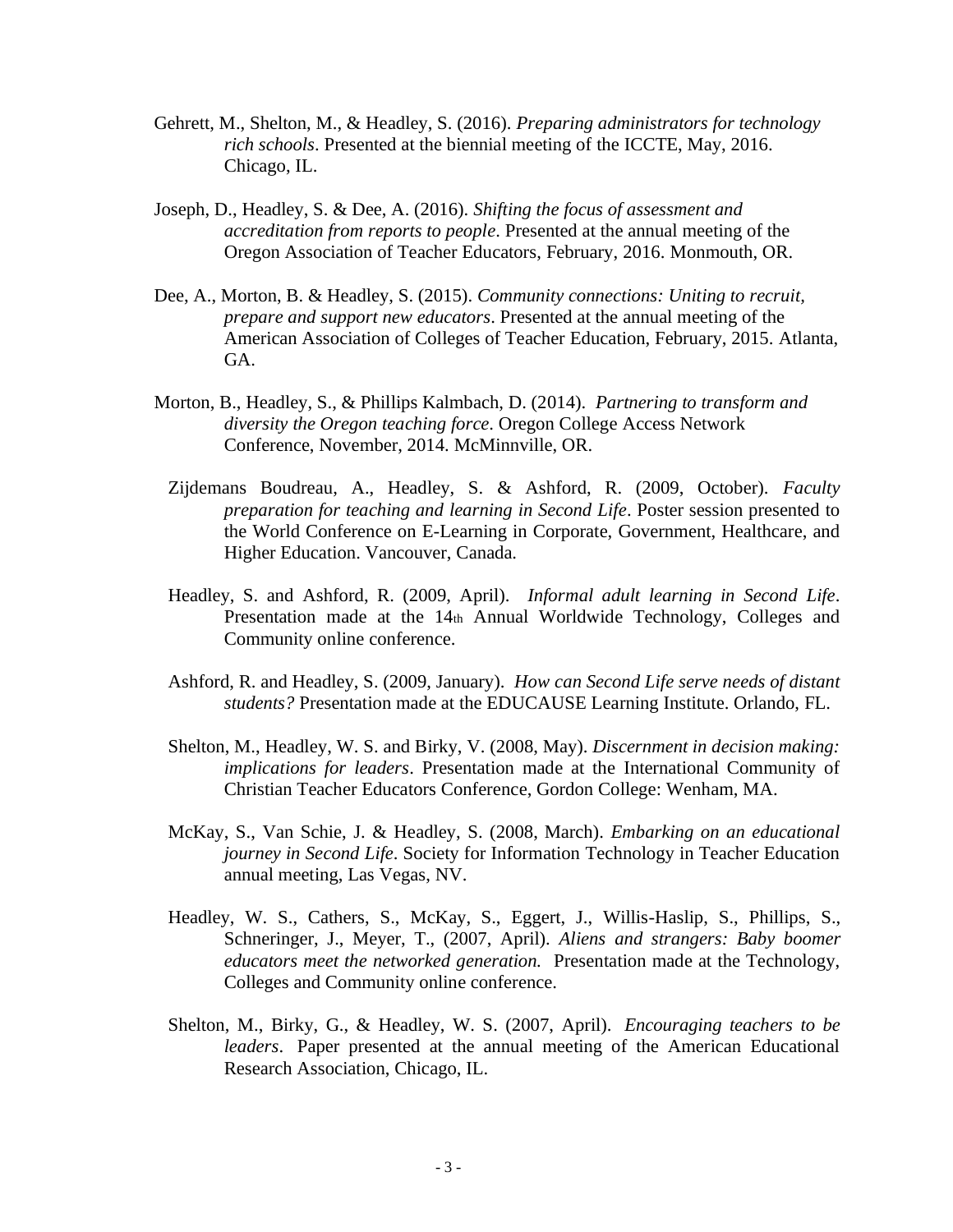- McKay, S. and Headley, S. (2007, March) *Best practices for the use of wikis in teacher education programs*. Society for Information Technology in Teacher Education Annual Conference, San Antonio, TX.
- Shelton, M., Birky, G. and Headley, S. (2007, February). *An administrator's challenge: Encouraging teachers to be leaders*. National Association of Secondary School Principles Annual Conference, Las Vegas, NV.
- Headley, W. S. and McKay, S. (2006). *The ICCTE Journal: Opportunities and challenges*. Coalition of Christian Teacher Educators Conference International Conference. Virginia Beach, VA.
- Headley, W. S., Hockett, E., Brewer, M., Steele, J., Cathers, S. and Layton, J. (2005). *Mapping the standards for online teaching*. Technology, Colleges and Community Worldwide Online Conference.
- Headley, W. S., Hockett, E., McKay, S. (2005). *Online communities for teacher educators*. Society for Information Technology in Teacher Education Annual Conference, Phoenix, AZ.
- Headley, W.S., Brewer, M., Robinson, D. Taaffe, W., and Steele, J., (2004). *Helping students and faculty stay on board*. Ninth Annual Teaching in the Community College Online Conference, University of Hawaii.
- Headley, W.S. and Brewer, M. (2003). *What are online students' expectations and concerns*. Best Practices in e-Learning Online Conference, University of Calgary.
- Headley, W.S., Brewer, M., Stewart, R., Baker, S., (2003). *Everything we wanted to tell our online professors*. Eighth Annual Teaching in the Community College Online Conference, University of Hawaii.
- Headley, W. S. and Brewer, M. A. (2002). *Identifying critical needs for student success in online learning*. International Conference for Computers in Education. Auckland, NZ.
- Headley, W. S. (2002). *A university/school district partnership for integrated academics*. Poster session presented at the National Teacher Education Conference sponsored by the National Dissemination Center for Career and Technical Education. Phoenix.
- Headley, W. S., Ankeny, M., LaForce, B., and Moran, G. (2000). *A virtual campus learning community at George Fox University*. Oregon Association of Teacher Educators Spring Conference, Eugene, OR.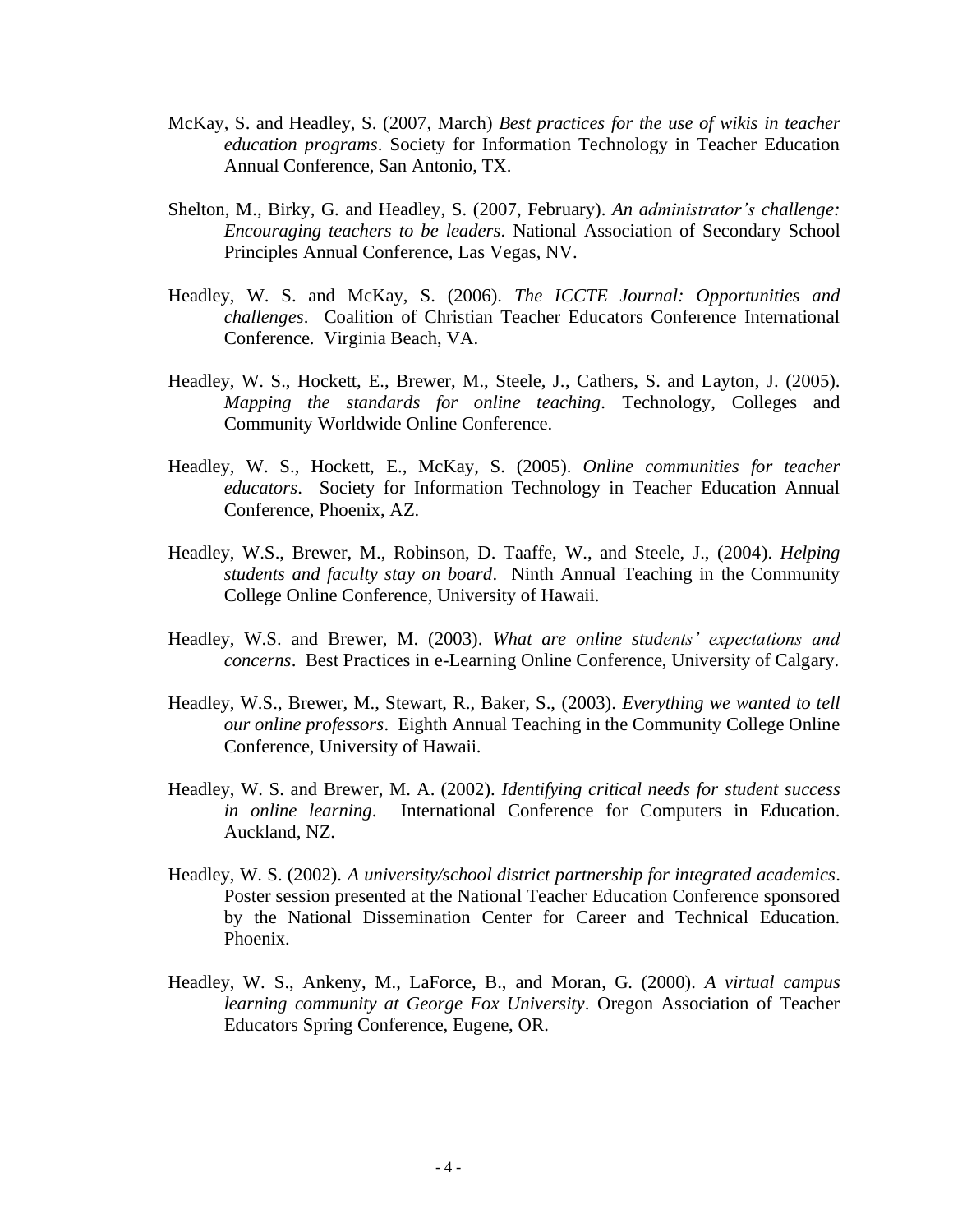- Headley, W. S. and Carr, K. (2000). *Grassroots web development: Toward professor ownership of on-line teaching and learning*. Society for Information Technology in Teacher Education International Conference, San Diego, CA.
- Headley, W. S. and Carr, K. (2000). *Implementing the Virtual Campus Learning Community*. Society for Information Technology in Teacher Education International Conference, San Diego, CA.
- Barram, D., Delemarter, S., Headley, S., Kluge, A., Osland, A., and Ankeny, M. (1999). *Lessons learned from four approaches to implementing distance education at a university*. North American Case Research Association Conference, Santa Rosa, CA.
- Headley, W. S. (1995). *Factors associated with training-related placement rates of high school auto-repair programs*. American Vocational Education Research Association Annual Meeting, Denver, Co.
- Headley, W. S. (1995). *ASE Certification: Recent research shows it benefits our students*. American Vocational Association Annual Meeting, Denver, Co.
- McCaslin, N. L. & Headley, W. S. (1994). *Assessing performance standards in vocational education*. Ohio Program Evaluators' Group 11th Annual Evaluators' Exchange, Columbus, Oh.
- McCaslin, N. L. & Headley, W. S. (1994). *Measuring academic and other performance in vocational education*. American Vocational Education Research Association Annual Meeting, Dallas, TX.
- McCaslin, N. L. & Headley, W. S. (1993). *Implementing performance measures for vocational education*. Ohio Program Evaluators' Annual Evaluator Exchange, Columbus, Oh.
- McCaslin, N. L. & Headley, W. S. (1993). *State systems of performance measures in vocational education.* State Directors of Vocational Technical Education Winter Conference, Nashville, TN.

#### **Publications and Proposals**

#### Book Chapters

Krause, A, Headley, S., Bryant, D., Watkin, A., Woodard, C., and Sinicki, S. (2020). Game-based teaching methodology and empathy. In Shotsberger, P., & Freytag, C. (Eds.). *How shall we then care?: A Christian educator's guide to caring for self, learners, colleagues and community*. Eugene, Oregon: Wipf and Stock Publishers.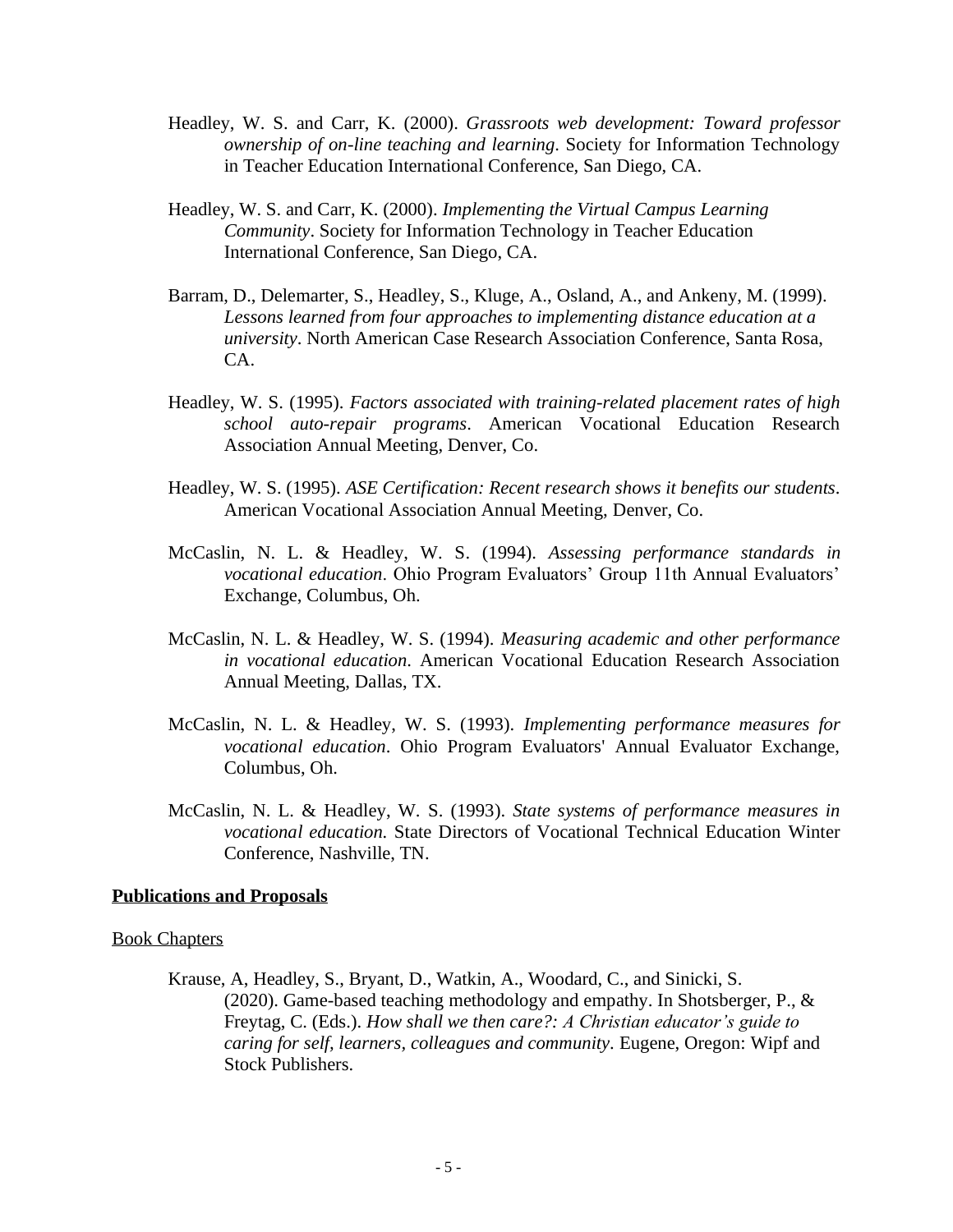- Shelton, M., Birky, V. D., & Headley, W. S. (2008). Encouraging teacher leaders. In W. K. Hoy & M. DiPaola (Eds.), Improving schools: Studies in leadership and culture: Vol. 7. *Research and theory in educational leadership* (7th ed., pp. 169- 191). Charlotte, NC: Information Age Publishing.
- Headley, S. & Cathers, S. (2007). Reflective community in a standards based world. In J. Drexler (Ed.). *Schools as community: Educational leadership, relationship and the eternal value of Christian schooling*. Colorado Springs, CO: Purposeful Design.

## Peer Reviewed Articles and Publications

- Krause, A., Headley, S., Bryant, D., Watkin, A., Sinnicki, S., and Woodard, C. (2018). Game-based teaching methodology and empathy in ethics education. *Journal of the International Christian Community for Teacher Education*.
- LoFaro, K., Headley, S., and Samek, L. (in revision). Cross cultural collaboration: Supporting the transition to learner-centered instruction at the Ramallah Friends School. *Journal of Global Education and Research*.
- LoFaro, K., Headley, S., and Elwyn, L. (2017). The story of a growing partnership between the George Fox University College of Education and the Ramallah Friends School. *Quaker Higher Education*, 11 (2) pp. 13-18.
- Hockett, E., Samek, L. and Headley, S. (2013) Cultural humility: A framework for local and global engagement. *The ICCTE Journal*.
- Headley, S. (2011). Constraints and opportunities in collaborative internet-based professional education in Africa. In (ed.), *Proceedings of the 2011 eLearning Africa Conference*. Dar es Salaam, Tanzania.
- Kilburg, G. and Headley, S. (2009). The Christian school leadership mentoring program at George Fox University: A ministry of service and encouragement. In C. Wong (Ed.), *Proceedings of the 2009 Mentoring Conference* (pp. 104-111). Albuquerque, NM.
- Zijdemans Boudreau, A., Headley, S. & Ashford, R. (2009). Immersive Virtual Worlds in Educational Practice: Introducing Educators to Second Life. In G. Richards (Ed.), *Proceedings of World Conference on E-Learning in Corporate, Government, Healthcare, and Higher Education* 2009 (pp. 2076-2081). Chesapeake, VA: AACE.
- Bartruff, B. and Headley, S. (2009). Using the community of inquiry model to evaluate online courses in teacher education. In C. Crawford et al. (Eds.), *Proceedings of Society for Information Technology and Teacher Education International Conference 2009* Chesapeake, VA: AACE.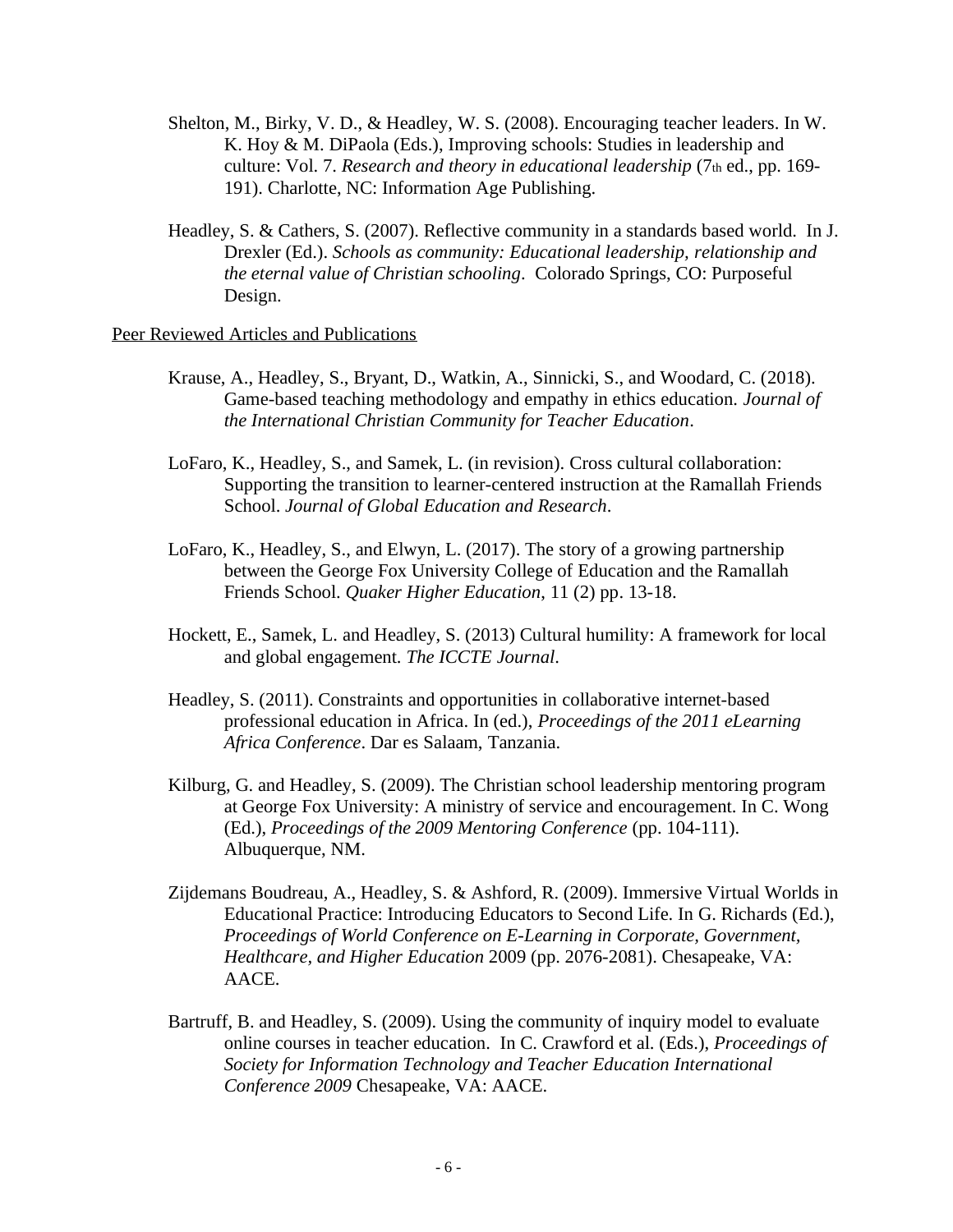- Zijdemans, A, Headley, S., and Ashford, R. (2009). Do Educators Need a Second Life? Exploring possibilities for enriched technology-based distance learning. In C. Crawford et al. (Eds.), *Proceedings of Society for Information Technology and Teacher Education International Conference 2009*. Chesapeake, VA: AACE.
- McKay, S., Van Schie, J. & Headley, S. (2008). Embarking on an educational journey in Second Life. In C. Crawford et al. (Eds.), *Proceedings of Society for Information Technology and Teacher Education International Conference 2008* (pp. 1762- 1766). Chesapeake, VA: AACE.
- Headley, S. (2008). The academic preparation of educators in the K-12 schools of the Association of Christian Schools International. *Private School Monitor*, 29 (2) pp 1-10.
- Headley, S. (2008). Pre-service and in-service preparation of educators in ACSI schools. In M. Enders (Ed.). 2007 *Forum for Christian teacher educators: The role of Christian Higher Education with the K-12 Christian school-training the future generation of leaders.* (pp. 37-62). Colorado Springs, Co: Purposeful Design.
- Birky, V., Shelton, M. and Headley, S. (2006). An administrator's challenge: Encouraging teachers to be leaders. *NASSP Bulletin*, 90 (2) pp.1-15.
- Headley, W. S., Hockett, E., McKay, S. (2005). Online communities for teacher educators.. *Proceedings of the Society for Information Technology in Teacher Education International Conference*.
- Headley, W. S. (2005). Five roles I play in online courses. *Innovate: The Journal of Online Education*. 2 (1). Available from http://www.innovateonline.info/index.php?view=article&id=78
- Headley, W. S., Shelton, M. and Birky, G. (2004). *Site councils in Oregon high schools 2004 council chairs' views: A preliminary report*. Presented to the Oregon Department of Education.
- Headley, W. S. (2003). Professional development policies and practices in schools affiliated with the Association of Christian Schools International. *Journal of Research in Christian Education.* 12 (2) pp. 195-215.
- Headley, W.S. and Brewer, M.A. (2003). Identifying critical needs for student success in online learning. *Proceedings ICCE 2002*. IEEE Computing Society.
- Headley, W. S. and Carr, K. (2000). Implementing the Virtual Campus Learning Community. In D. Willis, J. Price, and J.Willis (Eds.). *Proceedings of SITE 2000, Association for the Advancement of Computing in Education*.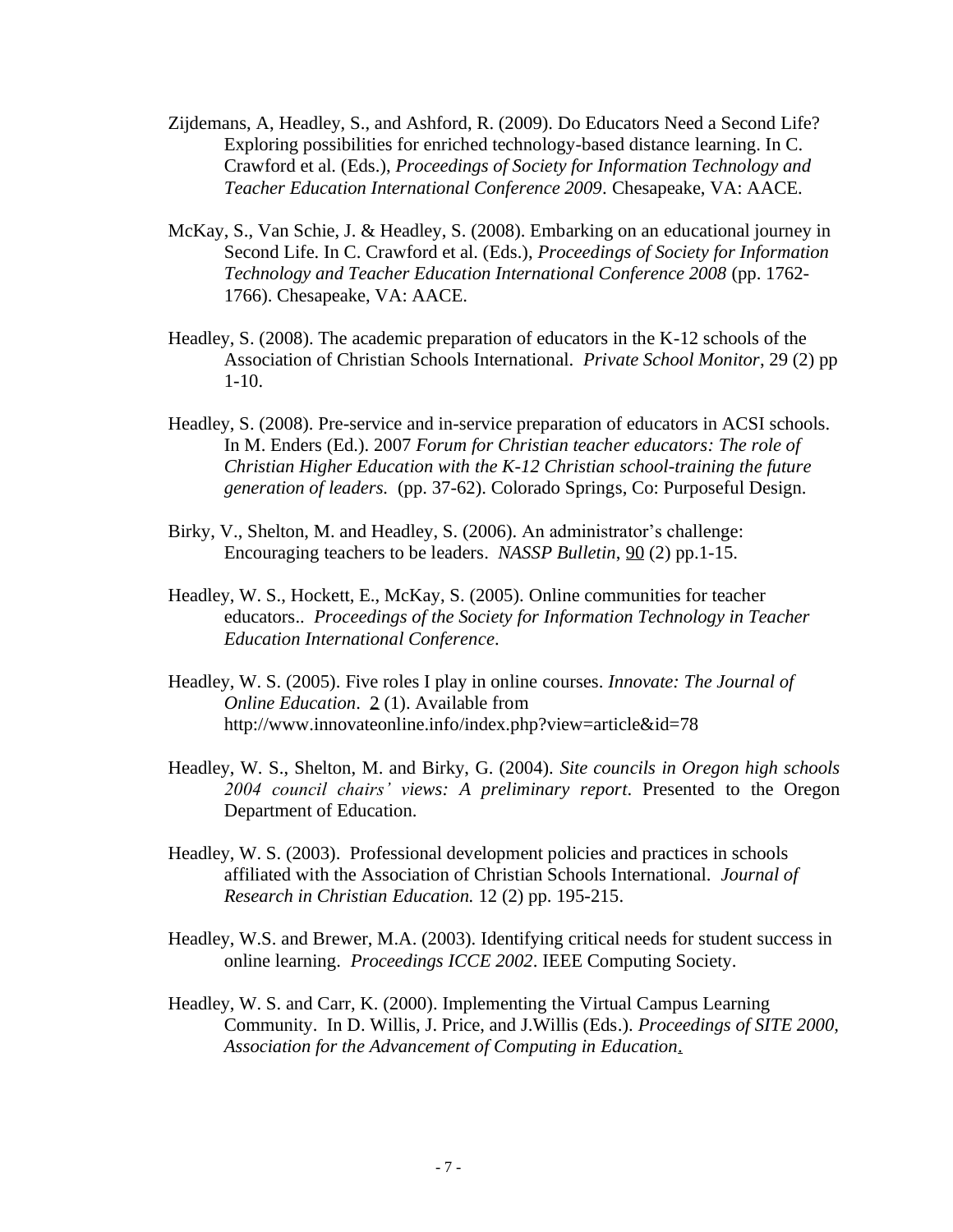- Headley, W.S. (1999). Electronic epistles: Opportunities and limitations of teaching in cyberspace. In D.Eliott (Ed.). *Nurturing Reflective Christians to Serve in Public and Private Education V.3*.
- Ankeny, M., Barram, D., Delamarter, S., Headley, S., Kluge, E. A. & Osland, A. (1999). Lessons learned from four approaches to implementing distance education at a university. In D. R. Ettington (Ed.), *Proceedings of the North American Case Research Association, Vol. 13 (1)* (Summary on p. 55). Santa Rosa, CA.
- Headley, W. S. (1997). The role of teacher education departments of Christian colleges in in-service teacher education. In D.Eliott (Ed.). *Nurturing Reflective Christians to Serve in Public and Private Education*.
- Belcher, G., McCaslin, N. L., & Headley, W. (1996). Implications of performance measures and standards for evaluation and assessment in agricultural education. *Journal of Agricultural Education, 37 (1).*
- McCaslin, N. L. & Headley, W. S. (1995). State approved performance measures for evaluating vocational education. *Journal of Vocational Education Research, 91 (1).*
- McCaslin, N. L. & Headley, W.S. (1995). How states measure up and Assessment techniques. *Vocational Education Journal*. 70 (3).
- McCaslin, N. L. & Headley, W. S. (1994). *Vocational Education Performance Standards and Assessment Techniques: A Study of Approved State Systems*. Columbus, OH: The Ohio State University.
- McCaslin, N. L. & Headley, W. S. (1993). *A National Study of Approved Systems of Performance Measures and Standards for Vocational Education*. Columbus, OH: The Ohio State University.

## Grant Proposals

- Morton, B. and Headley, S. (2013). Literacy within the content areas. Funded grant proposal to the Oregon University School Partnership Program. (\$239,000).
- Hockett, E., Headley, S. and Muhanji, J. (2013). United States Institute of Peace: Peace Development in Kenya: A Dual Emphasis with School and Community. Grant application (unfunded) (\$100,000).
- Hockett, E., Headley, S. and Muhanji, J. (2013). Journalists and Writers Foundation: Peace and Reconciliation in Kenya: A Collaborative Approach Using the Peace Village Model. Grant application (unfunded) (\$50,000).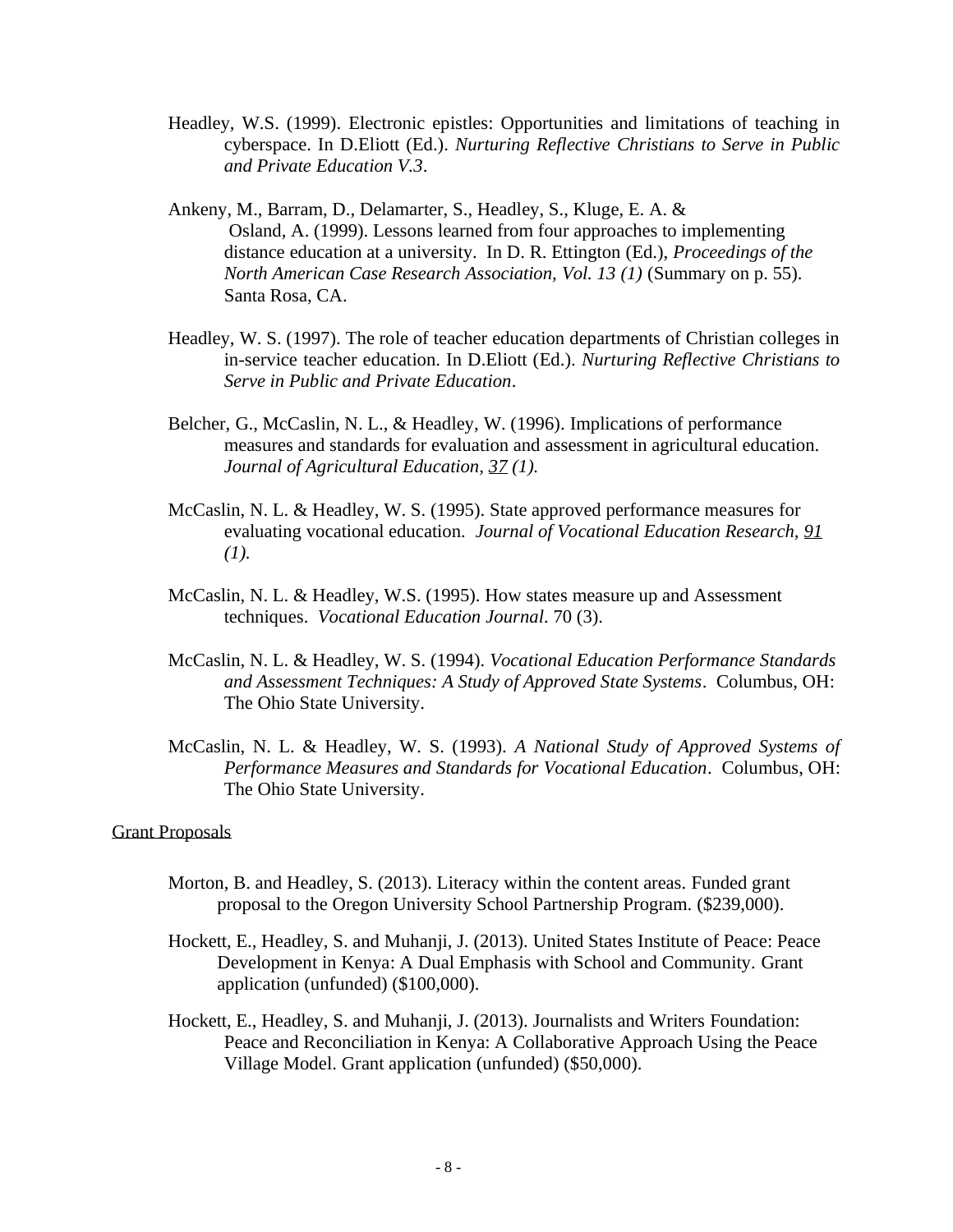- Headley, S. and Sherman, M. (2012). Secondary Agricultural Education for Africa. A proposal (unfunded) to the United States Agency for International Development (\$87,572).
- Morton, B., Rhodes, B., Espinor, D., Headley, S., DeBoard, M. and Pugsley, K. (2012). Preparing the next generation of teachers planning grant. A proposal (funded) to The Chalkboard Project (\$36,000).
- Headley, S., and Campobosso, K. (2012) Literacy within the Content Areas: Building the Capacity of Oregon Teachers in High Needs Schools to Increase Literacy Development in the Content Areas. A proposal (unfunded) to the Oregon University School Partnership Program (\$167,590).
- Headley, S., Kilburg, G., & Ballance, M. (2011). Strengthening Christian school leadership through mentoring and professional development. A proposal (funded) to the M.J. Murdock Charitable Trust (\$200,000).
- Headley, S., Birky, G. and Shelton, M. (2010) Literacy Across the Curriculum: Building The Capacity of Oregon Secondary Teachers in High Needs Schools to Address Literacy Development in the Content Areas. A proposal (funded) to the Oregon University School Partnership Program (\$186,280).
- Headley. S. (2010). Peace Education Publication. A proposal (funded) to the Sue Thomas Turner Quaker Education Fund (\$950).
- Headley, S. and Worthington, J. (2008). Mentoring and Professional Development of Educators in Christian Schools. A funded proposal to the MJ Murdock Charitable Trust. (\$405,000).
- Headley, W.S. (2002). Yamhill County Consortium for Cooperating and Mentor Teacher Development. A funded proposal for an Eisenhower grant award (\$15,200).
- Headley, W.S. and Larson, D. (2001). Service learning, teacher preparation and curriculum. A funded proposal to the Oregon Department of Education (\$4,000).
- Headley, W.S (2001). Oregon quality assurance in teaching educational grant. A funded proposal to the OQAT Consortium (\$42,000).
- Headley, W.S (2000). Oregon quality assurance in teaching educational grant. A funded proposal to the OQAT Consortium (\$68,000).
- Ankeny, M., Headley, W.S., and Samek, L. (2000). Oregon quality assurance in teaching educational grant 3.1. A funded proposal to the OQAT Consortium (\$25,000).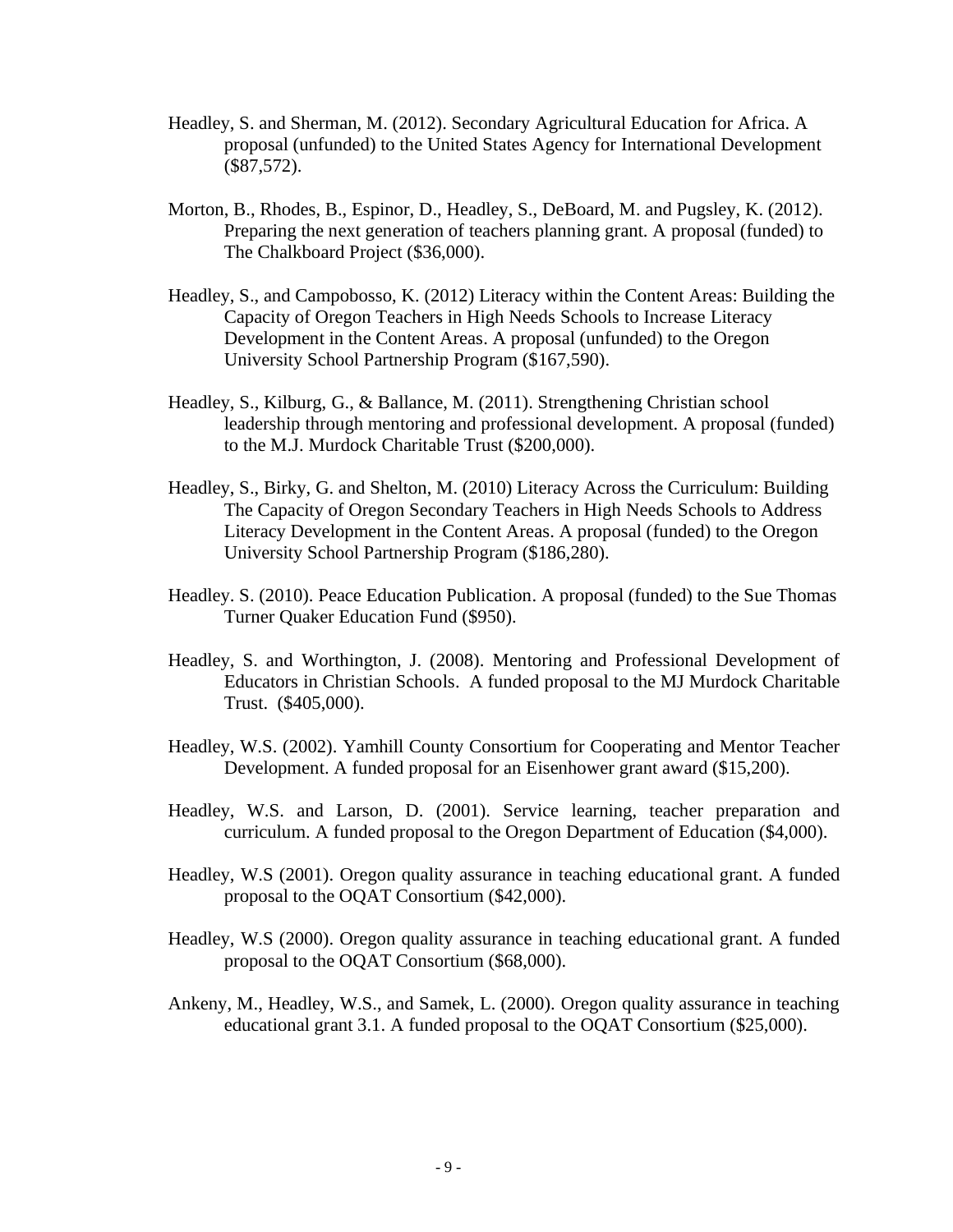- Headley, W. S. & Hamilton, S. (1991). Gender Equity Through Career Exploration. A funded proposal submitted to The Colorado State Board for Community Colleges and Occupational Education (\$20,000).
- Headley, W. S. & Hamilton, S. (1991). A Middle School Career Exploration Program. A proposal submitted to the Aurora Education Foundation (awarded \$1,500).

# **Service**

## Institutional

Chair, Graduate Policies and Procedures Committee 2010-2013 GFU Innovation Committee member Coordinator: School of Education Scholar's Forum 2008-2010 Institutional Technology Advisory Committee 2006- Present Chair: CCTE Conference Proposal Review Committee 2003-04 EDFL WebCT Users Group 2003 GFU Marketing Committee 2001-2002 GFU Personnel Committee 2001-2002 and 2007 - 2009 GFU Institutional Technology Committee 1995-1999 GFU Continuing Education Committee 1995-2002 GFU/Newberg School District Technology Fair: 1998-1999: Organizer/Coordinator GFU Graduate Teaching Standards Committee GFU Summer School Task Force GFU Distance Education Task Force GFU Doctor of Education Development Committee GFU Vice President for Academic Affairs Search Committee 1999 GFU Technology Strategic Plan Oversight Committee 1999 GFU Assessment Task Force Departmental, Peer Review, and Search Committees Director, Leadership Academy for Christian School Leaders

# Professional

Consultant: Rwandan Secondary Agriculture Education program, PROCOM Rwanda 2012- 2014 Manager: Grant-funded Literacy Across the Curriculum program 2010-2012 Manager: Murdock Trust-funded Christian School Leadership Project for mentoring and induction of professional education staff 2008-2013 Chair: ICCTE Steering Committee 2006-2010 President: International Christian Community for Teacher Education 2010-2012 Editor: ICCTE Journal, 2006-2010 and 2015 to present Consultant and professional development provider: Kenyan Quaker Educators peace and reconciliation project. 2009-present Project Director: CCTE online learning community